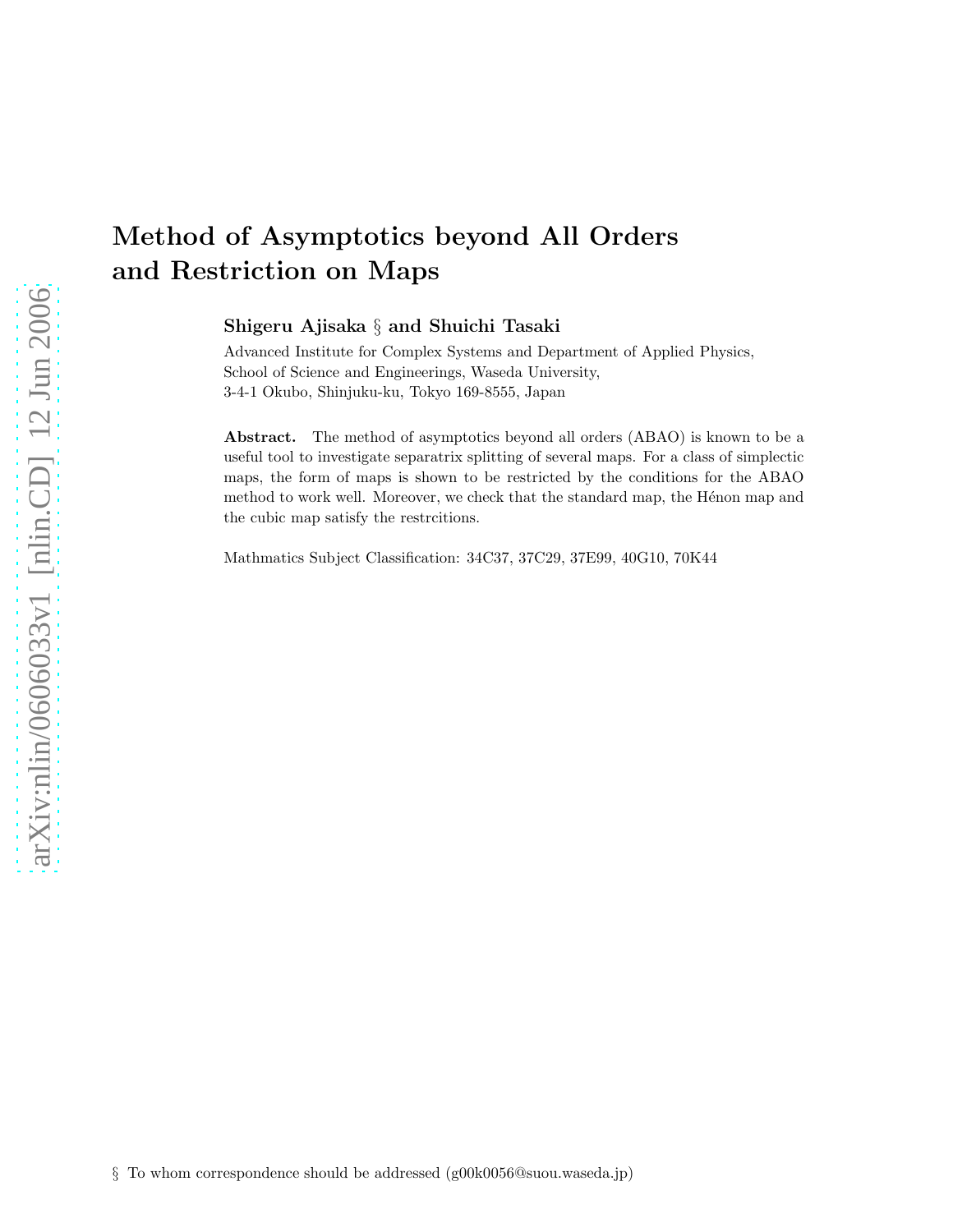# 1. Introduction

The method of asymptotics beyond all orders (ABAO) is useful to investigate separatrix splitting of several maps such as the standard map[\[1\]](#page-5-0), the Hénon map[\[2\]](#page-5-1), the cubic map<sup>[\[3\]](#page-5-2)</sup> and the Harper map<sup>[\[4\]](#page-5-3)</sup>. In this paper, we examine sufficient conditions for the second-order simplectic difference equations to exhibit heteroclinic/homoclinic tangles, to which the ABAO analysis is applicable. We consider a simplectic discretization of the differential equation  $\frac{d^2}{dt^2}y(t) = f(y(t))$  with f an entire function:

$$
y(t + \sigma) - y(t) = \sigma p(t)
$$
  

$$
p(t + \sigma) - p(t) = \sigma f(y(t + \sigma))
$$
 (1)

<span id="page-1-0"></span>where  $\sigma$  denotes a time step of discretization. We shall show that, under certain conditions, the applicability of the ABAO analysis restricts the form of maps.

#### 2. ABAO analysis

For sufficiently small  $\sigma$ , heteroclinic/homoclinic tangles of [\(1\)](#page-1-0) are explained in terms of the Stokes phenomenon and it can be studied by the ABAO analysis (see [\[5\]](#page-5-4) [\[6\]](#page-5-5) for more details). The perturbative solution is valid only in a certain sector of the complex time plane and the heteroclinic/homoclinic tangles are represented by additional terms which appear when the solution is analytically continued to a different sector. And the additional terms are picked up by the ABAO analysis. The key idea of this method is to employ the so-called inner equation and to investigate it with the aid of the resurgence theory[\[7\]](#page-5-6) and the Borel resummation. The inner equation magnifies the behavior of the solution near its singularities and bridges the solutions in different sectors. The procedure is summarized as follows

- 1 : Find a singularity  $t_c$  of the perturbative solution in the complex time domain.
- 2 : Sum up the most divergent terms in each order solution. The sum (called the inner solution) is valid in a sector, e.g.,  $Re(t) < Re(t_c)$  and is given as the solution of the so-called inner equation.
- 3 : With the aid of the resurgence theory and the Borel resummation, the inner solution is analytically continued to the other sector  $\text{Re}(t) > \text{Re}(t_c)$  where it acquires new terms. This completes the analytical continuation in a neighborhood of  $t_c$ .
- <span id="page-1-1"></span>4 : The solution which is valid far from  $t_c$  is expanded as a double expansion with respect to  $\sigma$  and  $\epsilon \sim e^{-a/\sigma} (a > 0)$ :

$$
y(t) = \sum_{n=0}^{\infty} \sum_{l=0}^{\infty} \sigma^{j_n} \epsilon^n y_{nl}(t) \sigma^l
$$
  

$$
p(t) = \sum_{n=0}^{\infty} \sum_{l=0}^{\infty} \sigma^{j_n} \epsilon^n p_{nl}(t) \sigma^l
$$
 (2)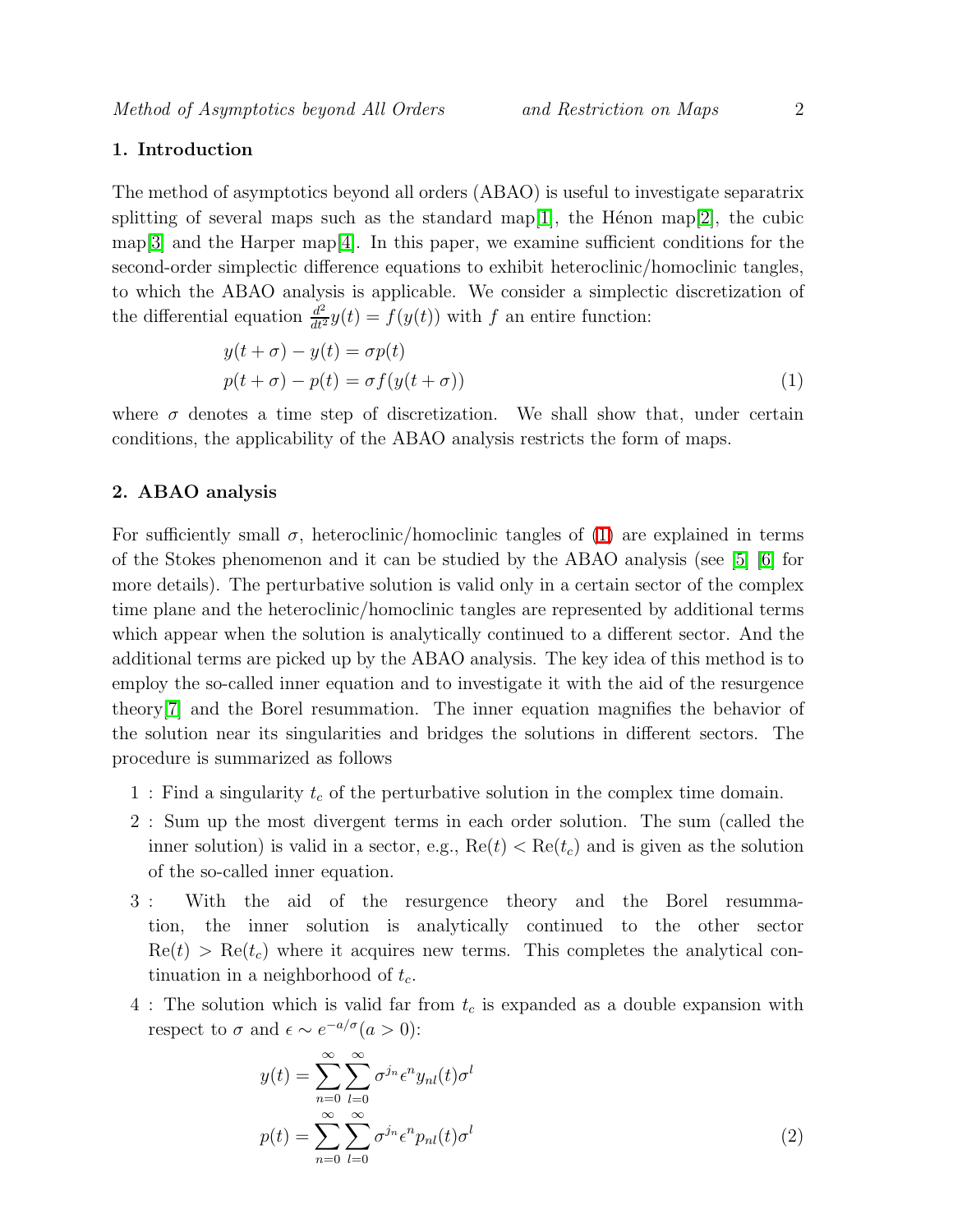The quantities  $\epsilon$ ,  $j_n$ ,  $y_{nl}(t)$ ,  $p_{nl}(t)$  are determined so that the asymptotic form of [\(2\)](#page-1-1) with respect to  $z \equiv (t-t_c)/\sigma$  agrees with the solution of the inner equation obtained in the previous step.

As will be shown in Sec.4, the new terms added in the third step obey the linearized inner equation (see [\[8\]](#page-5-7) for more details). On the other hand, if there appear heteroclinic/homoclinic tangles, the added terms should grow polynomially terms in the limit of  $z \to \infty$ . We show that, under certain conditions, this property as well as the existence of the inner equation restrict the maps. Note that the inner equation was firstly used by Lazutkin[\[1\]](#page-5-0) to derive the first crossing angle between the stable and unstable manifolds of the standard map, and by Kruskal and Segur[\[9\]](#page-6-0), to study a singular perturbation problem of ordinary differential equations.

#### 3. Inner equation

Let  $t_c$  denote a singular point whose real part is smallest among all singularities. In what follows, we discuss analytic continuation from  $Re(t_c) < 0$ , where the perturbative solution is assumed to be valid, to  $\text{Re}(t_c) > 0$ . Let  $(y_0(t, \sigma), p_0(t, \sigma))$  be the perturbative solution of  $(1)$ :

$$
y_0(t,\sigma) = \sum_{j=0}^{\infty} \sigma^j y_{0j}(t), \quad p_0(t,\sigma) = \sum_{j=0}^{\infty} \sigma^j p_{0j}(t) . \tag{3}
$$

For the maps studied by the ABAO analysis, it is observed that there exists a nonnegative integers n and m such that the order of a pole of  $y_{0i}(t)$   $(j \geq n)$  at  $t = t_c$  is  $m + j - n$ . In this case, the most divergent term of  $\sigma^j y_{0j}(\sigma z + t_c)$  for  $z \to 0$  behaves like  $\sigma^{n-m}/z^{m+j-n}$ . Therefore, the following statement is expected to hold.

**A:** The limit  $\lim_{\sigma \to 0} \Phi_0(z, \sigma) = \Phi_{00}(z)$  exists where

$$
\Phi_0(z,\sigma) = \left(y_0(\sigma z + t_c) - \sum_{j=0}^{n-1} y_{0j}(\sigma z + t_c)\sigma^j\right)\sigma^{m-n}
$$

In what follows, the condition A is assumed. Then, from the first equation of (1), the limit

$$
\Psi_{00}(z) \equiv \lim_{\substack{\sigma \to 0 \\ \sigma \to 0}} \{ \sigma^{r+1} p_0(z\sigma + t_c) - \sigma^r \Delta y_s(z\sigma + t_c) \}
$$
  
= 
$$
\lim_{\sigma \to 0} \Delta \Phi_0(z, \sigma) = \Delta \Phi_{00}(z)
$$
 (4)

exists where  $y_s(t) \equiv \sum_{j=0}^{n-1} y_{0j}(t) \sigma^j$ ,  $r = m - n$  and  $\Delta$  is the difference operator with respect to z:

$$
\Delta g(z) \equiv g(z+1) - g(z).
$$

By a similar argument, (4) and the second equation of (1) imply the existence of the limit:

$$
\lim_{\sigma \to 0} \left\{ \sigma^{r+2} f\left( \frac{\Phi_0(z+1,\sigma)}{\sigma^r} + y_s(\sigma(z+1) + t_c) \right) - \sigma^r \Delta^2 y_s(\sigma z + t_c) \right\}
$$
  
=  $\Delta \Psi_{00}(z)$  (5)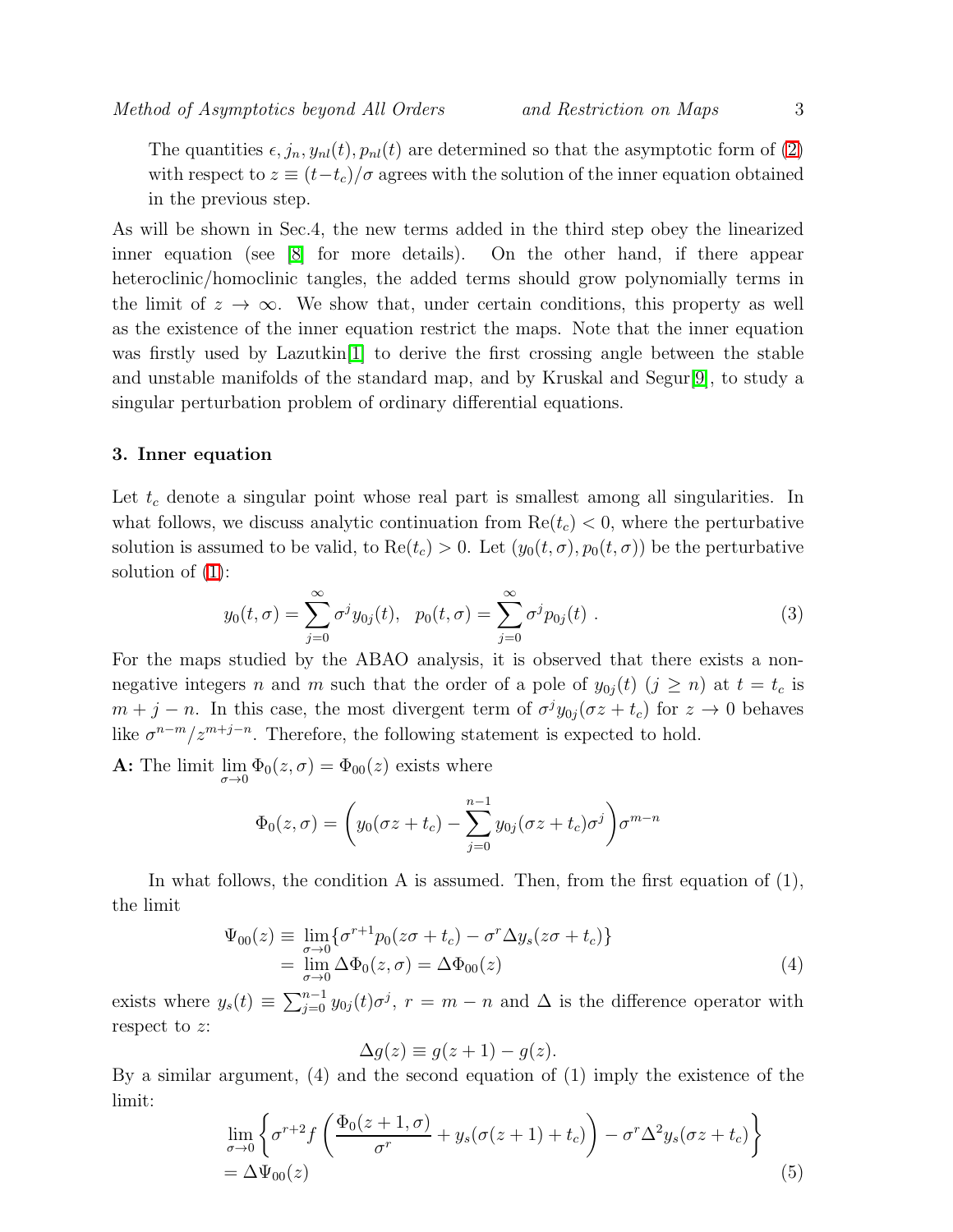Therefore, one may assume

B: The limit

$$
S(a, z) \equiv \lim_{\sigma \to 0} \left\{ \sigma^{r+2} f\left(\frac{a}{\sigma^r} + y_s(\sigma(z+1) + t_c)\right) - \sigma^r \Delta^2 y_s(\sigma z + t_c) \right\}
$$

exists and the convergence is uniform in a.

<span id="page-3-0"></span>Then, from the above observation, one finally obtains the inner equation

$$
\Delta\Phi_{00}(z) = \Psi_{00}(z)
$$
  
\n
$$
\Delta\Psi_{00}(z) = S(\Phi_{00}(z+1), z)
$$
\n(6)

An interesting observation follows from the above conditions.

#### Proposition

If A and B':  $\exists \lim_{\sigma \to 0} \sigma^r y_s(z\sigma + t_c) \equiv \hat{y}_s(z)$  are satisfied and if  $f(y)$  is a polynomial,  $f(y)$  should be quadratic or cubic.

*Proof*: Let  $f(y)$  be the Nth order polynomial, then

$$
\sigma^{r+2} f\left(\sigma^{-r} \Phi_0(z+1,\sigma) + y_s(z+1,\sigma)\right) \n= \sigma^{r+2-Nr} \left(\Phi_{00}(z+1)^N + \dots + \hat{y}_s(z+1)^N\right) \times (1+\mathrm{O}(\sigma))
$$

It converges as  $\sigma \to 0$ , if and only if

$$
(r+2) - rN = 0
$$

which admits only the following combinations.

$$
(N,r) = (2,2), (3,1) \tQ.E.D.
$$

The first pair  $(2, 2)$  corresponds to the Hénon map[\[2\]](#page-5-1) and  $(3, 1)$  to the cubic map[\[3\]](#page-5-2). Note that the standard map is one of examples which non-trivially satisfy A and B with  $r = 0[10].$  $r = 0[10].$  $r = 0[10].$ 

## 4. Linearized inner equation

As mentioned before, when the inner solutions are analytically continued to the other sector

 $\text{Re}(t) > \text{Re}(t_c)$ , they acquires new terms. Let  $(\widetilde{\Phi}, \widetilde{\Psi})$  be the analytical continuations of  $(\Phi_{00}, \Psi_{00})$ , then they generally admit the expansions:

$$
\widetilde{\Phi}(z) = \sum_{i=0}^{\infty} \Phi_{i0}(z)e(z)^i, \ \widetilde{\Psi}(z) = \sum_{i=0}^{\infty} \Psi_{i0}(z)e(z)^i
$$

<span id="page-3-1"></span>where  $e(z) = e^{-2\pi i z}$  for  $\text{Im}(t_c) > 0$  and  $e(z) = e^{2\pi i z}$  for  $\text{Im}(t_c) < 0$ . As  $(\tilde{\Phi}(z), \tilde{\Psi}(z))$ again satisfy [\(6\)](#page-3-0),  $(\Phi_{10}(z), \Psi_{10}(z))$  obeys the linearized inner equation:

$$
\Delta\Phi_{10}(z) = \Psi_{10}(z)
$$
  
\n
$$
\Delta\Psi_{10}(z) = F(z)\Phi_{10}(z+1)
$$
  
\n
$$
F(z) \equiv \left. \frac{\partial}{\partial a} S(a, z) \right|_{a = \Phi_{00}(z+1)}
$$
\n(7)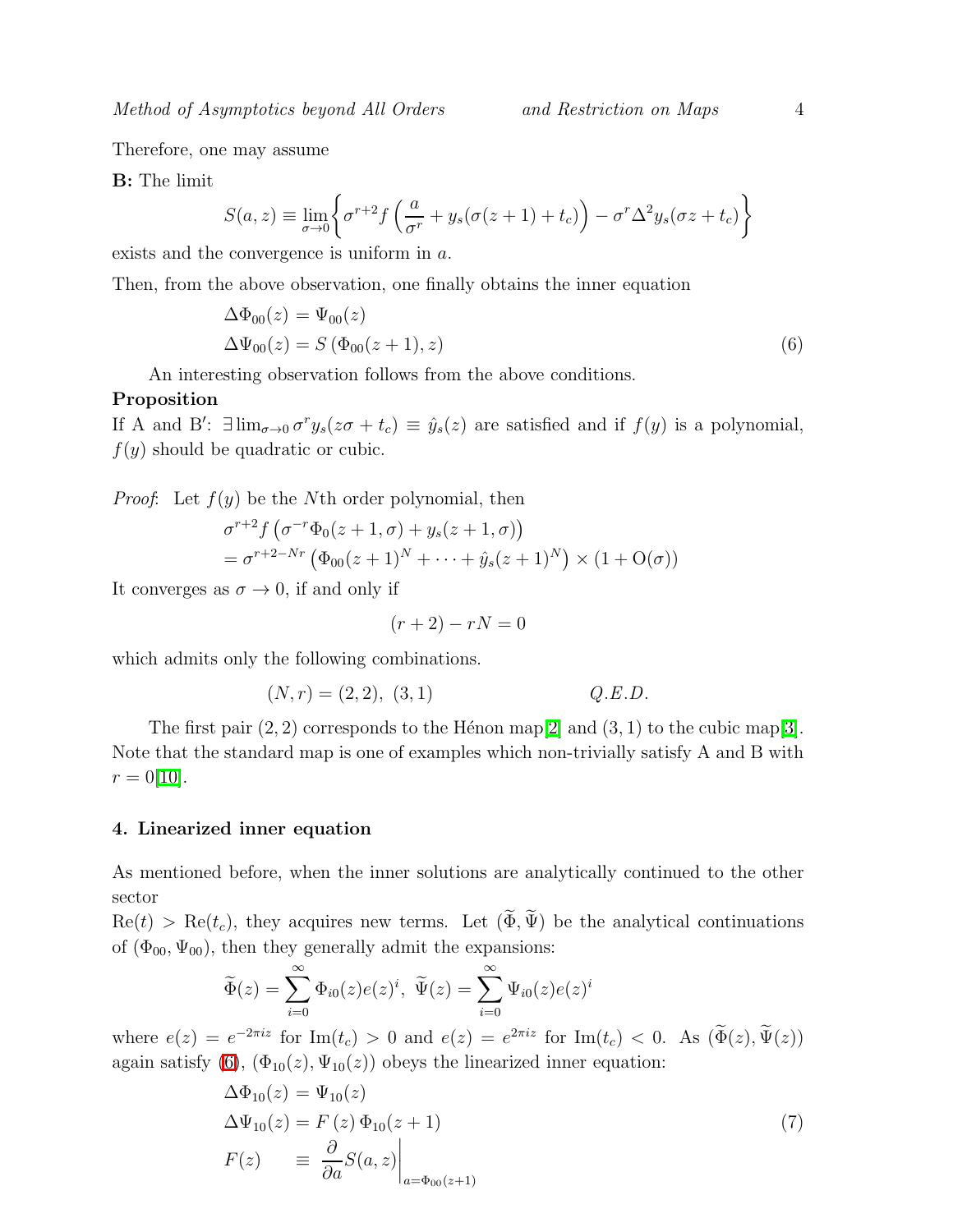When there exist heteroclinic/homoclinic tangles,  $(\Phi_{10}, \Psi_{10})$  would include finite polynomials of z. Indeed, if they are expanded into a series like  $\sum_{n=1}^{\infty}$  $n=1$  $\overline{c}_n$  $\frac{c_n}{z^n}$ , the added terms vanish for  $z \to \infty$  and the solutions of [\(1\)](#page-1-0) would not acquire new terms in the other sector  $\text{Re}(t) > \text{Re}(t_c)$ . Note that the Hénon map, the cubic map and the standard map have this property. Therefore,  $\Phi_{10}$  and  $\Psi_{10}$  are expanded as

$$
\Phi_{10}(z) = \sum_{i=-\infty}^{m_1} a_i z^i, \quad \Psi_{10}(z) = \sum_{i=-\infty}^{n_1} b_i z^i
$$

where  $m_1 > 0$ ,  $n_1 > 0$ ,  $a_{m_1} \neq 0$ ,  $a_{n_1} \neq 0$ . Then, the first equation of [\(7\)](#page-3-1) leads to

$$
1 = \frac{\Delta \Phi_{10}(z)}{\Psi_{10}(z)}
$$
  
= 
$$
\frac{m_1 a_{m_1} z^{m_1 - 1} (1 + O\left(\frac{1}{z}\right))}{b_{n_1} z^{n_1} (1 + O\left(\frac{1}{z}\right))}
$$
  
= 
$$
m_1 \frac{a_{m_1}}{b_{n_1}} z^{m_1 - n_1 - 1} \left(1 + O\left(\frac{1}{z}\right)\right)
$$
 (8)

and, thus,

$$
n_1 - m_1 = -1
$$
  
\n
$$
\frac{b_{n_1}}{a_{m_1}} = m_1 = n_1 + 1
$$

On the other hand, from the second equation of [\(7\)](#page-3-1), we have

$$
F(z) = \frac{\Delta\Psi_{10}(z)}{\Phi_{10}(z+1)}
$$
  
= 
$$
\frac{n_1 b_{n_1} z^{n_1 - 1} (1 + O(\frac{1}{z}))}{a_{m_1} z^{m_1} (1 + O(\frac{1}{z}))}
$$
  
= 
$$
\frac{n_1 b_{n_1}}{a_{n_1}} z^{n_1 - m_1 - 1} (1 + O(\frac{1}{z}))
$$
  
= 
$$
\frac{n_1 (n_1 + 1)}{z^2} (1 + O(\frac{1}{z}))
$$
 (9)

It is remarkable that the asymptotic expansion of  $F(z)$  starts from  $1/z<sup>2</sup>$  and its coefficient is a product of successive natural numbers. In short, if the solution of the linearized inner equation  $(7)$  are sums of polynomials and inverse powers of z, a further restriction is imposed on the map:

$$
\lim_{z \to \infty} z^2 \left. \frac{\partial}{\partial a} S(a, z) \right|_{a = \Phi_{00}(z+1)} = n_1(n_1+1)
$$
\n(10)

<span id="page-4-0"></span>where  $n_1$  is a natural number. The Hénon, cubic and standard maps do satisfy [\(10\)](#page-4-0), respectively, with  $n_1 = 3$ , 2 and 1. Note that the existence of the polynomial parts would be equivalent to the heteroclinic/homoclinic tangles.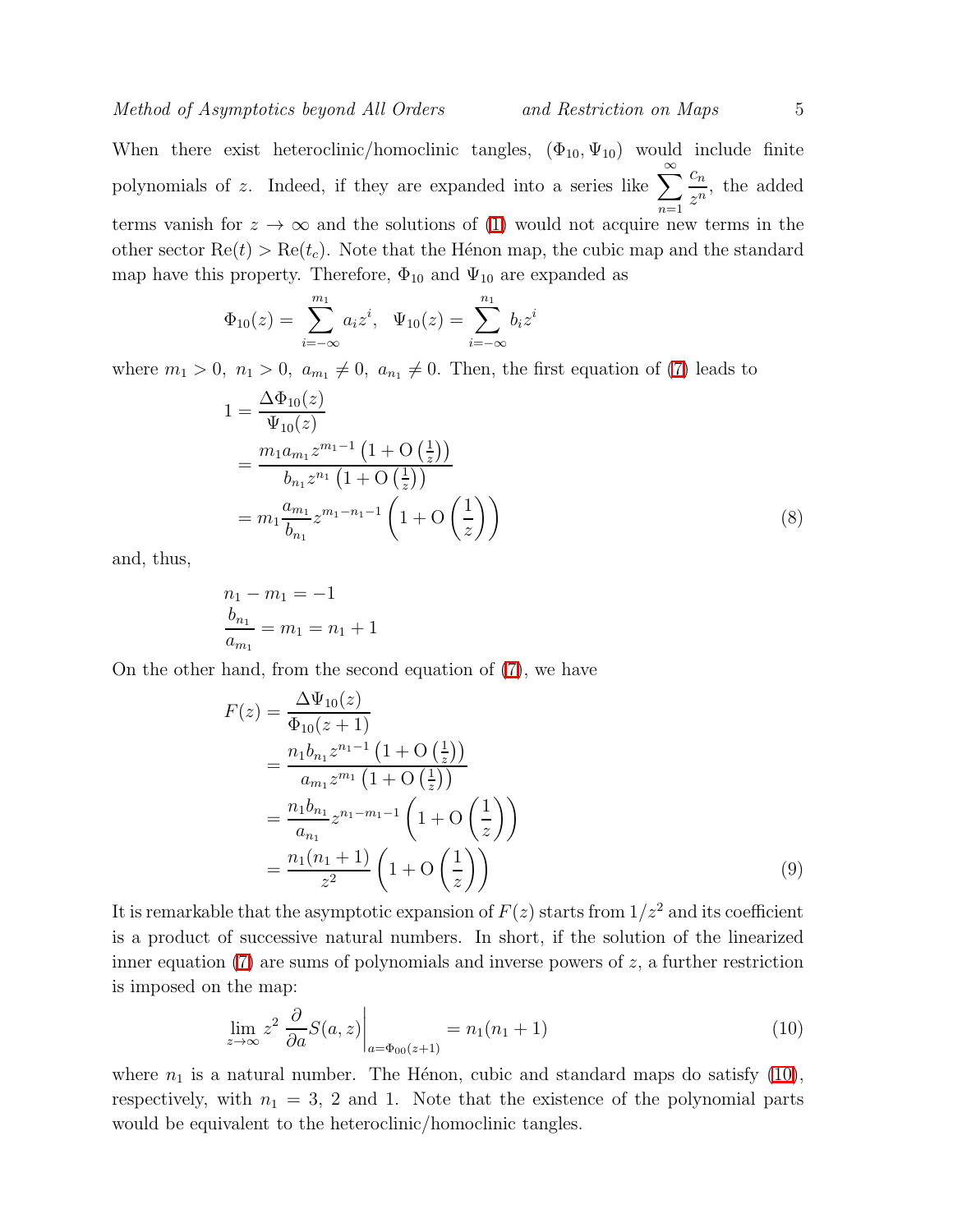# 5. Conclusion

We have briefly reviewed the ABAO analysis and shown that, for a class of simplectic maps, the form of maps is restricted by the existence of the inner equation, which is a main tool of the ABAO analysis, and asymptotic properties of the solutions of the linearized inner equation. Namely, for simplectic maps  $(1)$  with an entire  $f(y)$ ,

- If  $f(y)$  is a polynomial and the conditions A and B' are satisfied,  $f(y)$  should be quadratic or cubic.
- Under the conditions A and B, an additional restriction [\(10\)](#page-4-0) should be imposed for the map if the solution of the linearized inner equation grows polynomially for  $z \to \infty$  (that would imply the existence of heteroclinic/homoclinic tangles).

We would like to remark that the positivity of the index  $r$  studied in Sec.3 seems to be related to the existence of the logarithmic branch point in the complex time domain. Indeed, the Hénon map and the cubic map (where  $r > 0$ ) do not have branch points and the standard map (where  $r = 0$ ) have a logarithmic branch point. This aspect will be studied elsewhere.

## Acknowledgments

The authors thank Dr. T. Miyaguchi, Prof. K. Nakamura, Prof. M. Robnik, Prof. D. Sauzin and Prof. A. Shudo for fruitful discussions and useful comments. This work is partially supported by a Grant-in-Aid for Scientific Research of Priority Areas "Control of Molecules in Intense Laser Fields" and the 21st Century COE Program at Waseda University "Holistic Research and Education Center for Physics of Self-organization Systems" both from Ministry of Education, Culture, Sports and Technology of Japan, by a Grant-in-Aid for Scientific Research (C) from the Japan Society of the Promotion of Science, as well as by Waseda University Grant for Special Research Projects, Individual Research (2004A-161).

- <span id="page-5-1"></span><span id="page-5-0"></span>[1] Lazutkin V. F., "Splitting of separatrices for the Chirikov's standard map" VINITI 6372/84 preprint (1984)[Russian]
- [2] Tovbis A., Tsuchiya M. and Jaff´e C., "Exponential asymptotic expansions and approximations of the unstable and stable manifolds of singularly perturbed systems with the Hénon map as an example." Chaos 8 665-681 (1998); "Exponential asymptotic expansions and approximations of the unstable and stable manifolds of the Hénon map", preprint (1994).
- <span id="page-5-2"></span>[3] Nakamura K. and Hamada M., "Asymptotic expansion of homoclinic structures in a symplectic mapping." J. Phys. A 29 7315-7327 (1996)
- <span id="page-5-4"></span><span id="page-5-3"></span>[4] S.Ajisaka and S.Tasaki, [nlin.CD/0606030](http://arxiv.org/abs/nlin/0606030)
- [5] Lazutkin V. F., Gelfreich V., and Svanidze N.V., "A refined formula for the separatrix splitting for the standard map." Physica D  $71(2)$  82-101 (1994)
- <span id="page-5-5"></span>[6] Gelfreich V. and Sauzin D., "Borel summation and splitting of separatrices for the H´enon map." Annal. Instit. Fourier, 51, 513-567 (2001) and references therein.
- <span id="page-5-7"></span><span id="page-5-6"></span>[7] Écalle J., Les fonctions resurgentes,  $2$  (Publ. Math. D'Orsay, Paris) (1981)
- [8] Hakim V. and Mallick K., "Exponentially small splitting of separatrices, matching in the complex plane and Borel summation." Nonlinearity 6 57-70 (1993)